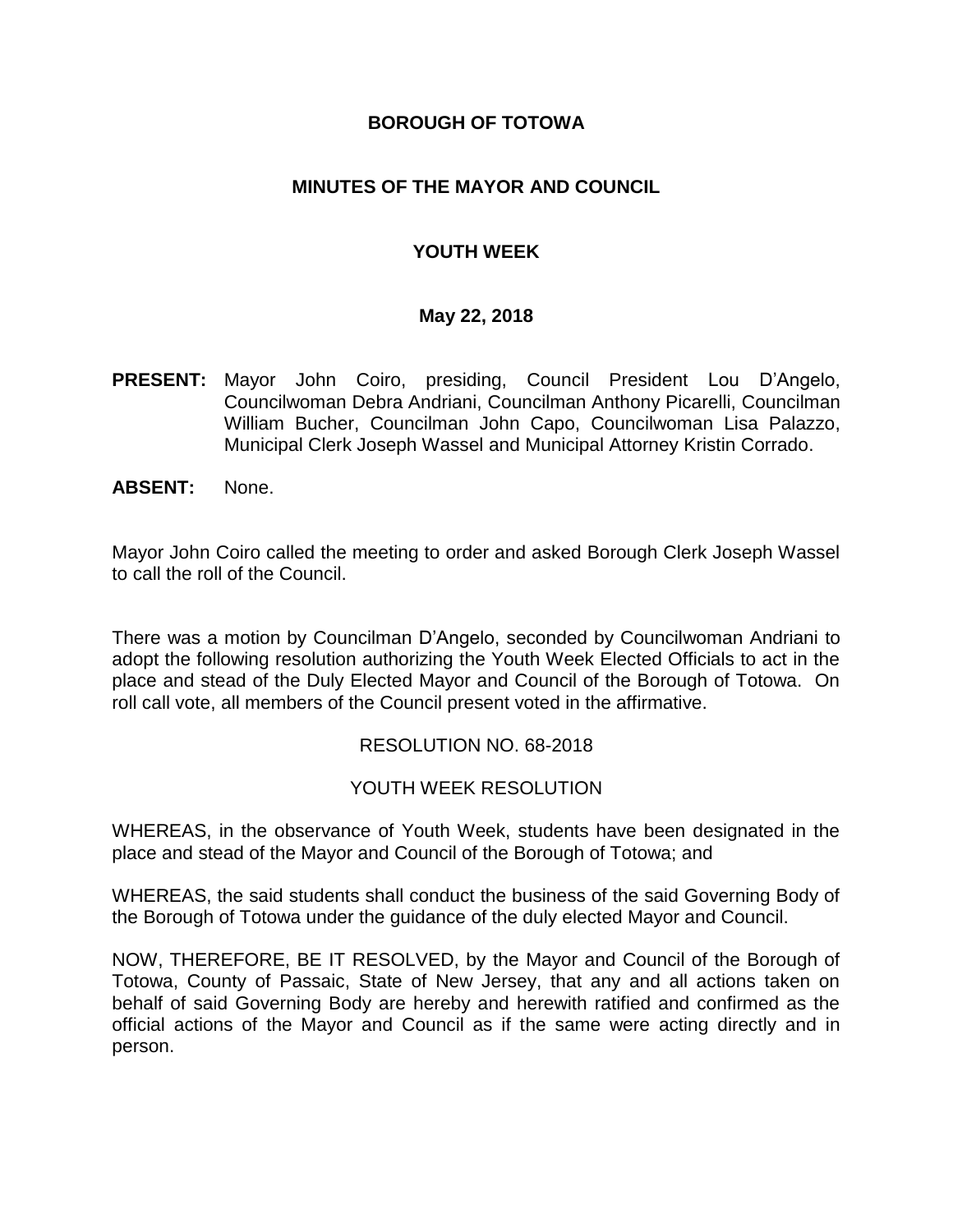Mayor Coiro on behalf of the Mayor and Council presented each Youth Week Elected Official with their own "name plate" and congratulated all participants on their election to their respective positions and their dedication to learning more about the Government process and the Borough of Totowa.

Youth Week Mayor Michael Handal called the meeting to order and asked Borough Clerk Brianna Fasoli to call the roll of the 2018 Youth Week Council.

- **PRESENT:** Mayor Michael Handal, presiding, Councilman Andre Manzi, Councilwoman Ciera Dingle, Councilwoman Kaylee Drakakis, Councilman Demetrios Koularmanis, Councilman Jonathon Mallamace, Councilwoman Briana Franco, Municipal Clerk Brianna Fasoli and Municipal Attorney Thomas Gaita.
- **ABSENT:** None.

Mayor Handal asked everyone to stand for the Prayer and the Pledge of Allegiance to the Flag.

Borough Clerk Fasoli recited the following Prayer of the Meeting: Dear Lord, the Mayor and Council pray, that courage and strength abundant be given that the actions of this Council be of benefit to all of the residents of the Borough of Totowa. Lord, we also pray, that you give courage and strength to the Youth Week Mayor, Council and Officials, so that we may fulfill our duties—under the guidance of this duly elected Mayor and Council—to the best of our abilities. And Lord, may you bless our families and friends, teachers and school officials, who have come out tonight, for all of their love and support.

Borough Clerk Fasoli led everyone in the Pledge of Allegiance to the Flag with the public participating.

Mayor Handal asked Borough Clerk Fasoli to read the statement of the meeting.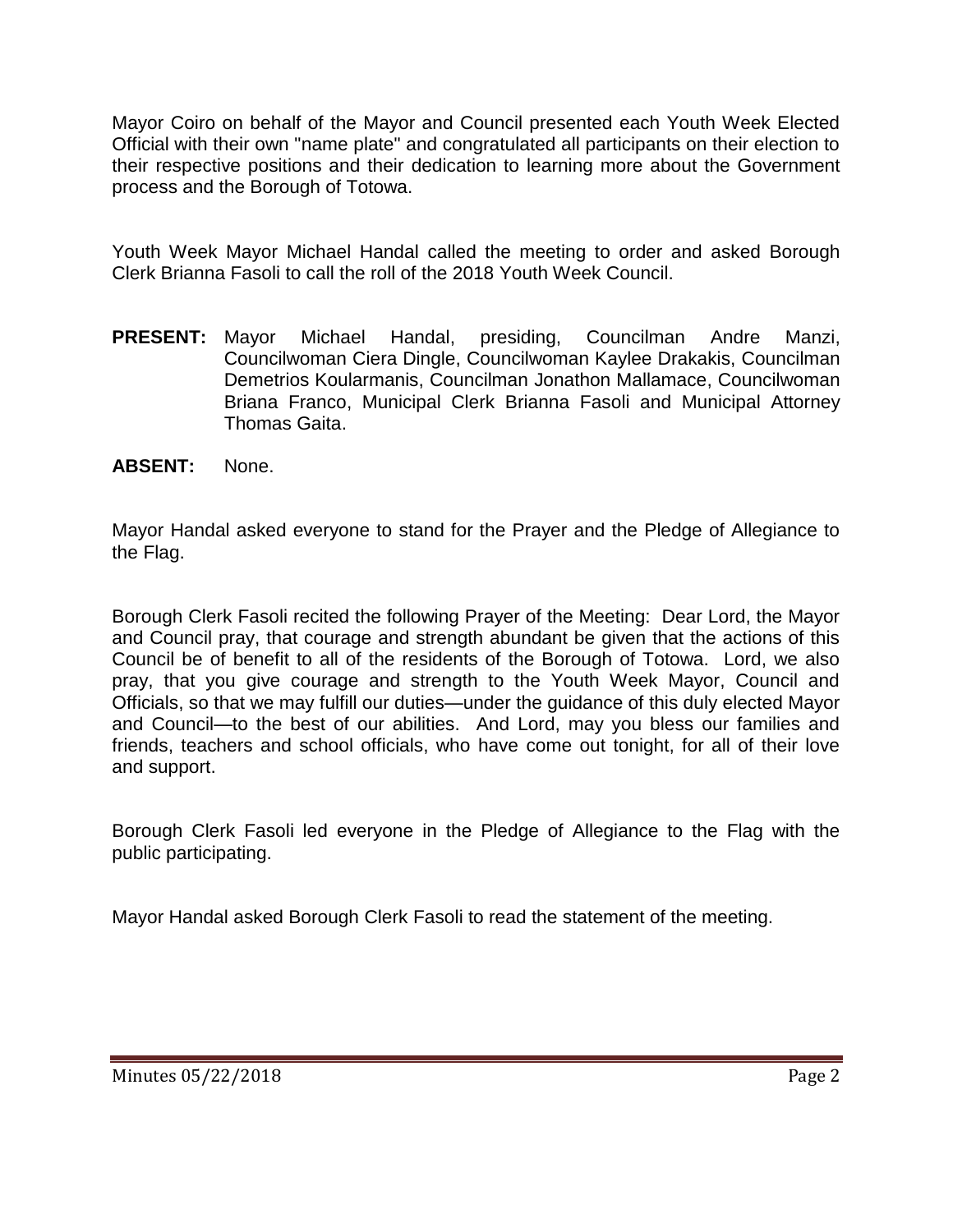Borough Clerk Fasoli read the following statement: This meeting of the Mayor and Council held on this day is being held in accordance with Chapter 231, P.L. 1975 of the State of New Jersey as amended. The agenda for this meeting has been prepared and distributed to the Mayor and Council and a copy has been on file in the Office of the Borough Clerk.

Mayor Handal asked if any Members of the Council, the Borough Clerk or the Borough Attorney wished to address the Council.

Borough Attorney Thomas Gaita: Gave the following report.

Honorable Mayor and Council:

In March of 2015, the New Jersey Supreme Court ruled that the Council on Affordable Housing's administrative process had become non-functioning and returned primary jurisdiction over affordable housing matters to the trial courts. The Supreme Court also established a traditional process for municipalities to file a declaratory judgment action with the Superior Court to obtain a judicial version of the substantive certification that they had received or applied for in accordance with the previous regulations. The Supreme Court afforded wide discretion to the 15 Mount Laurel Judges in addressing these Declaratory Judgment actions and enabled the Trial Judges specifically to grant municipalities a period of time within which to prepare a compliant Affordable Housing Fair Share Plan. In July of 2015, the Borough of Totowa applied for and received immunity. That immunity is effective through May 24, 2018.

I am very happy to announce that after two years of protracted litigation, we have reached a settlement with the Fair Share Housing Center. On Tuesday, May  $24^{th}$ , Totowa will finally have our Fair Share Hearing and we will present the settlement agreement to Judge Thomas Brogan. Our office has worked closely with our Municipal Planner, Engineer and Planning Board Attorney to make sure that Totowa has met every Court imposed deadline in this process and to further ensure that the Borough of Totowa will meet their constitutional obligations under its Affordable Housing mandate in accordance with the State of New Jersey Fair Housing Act.

I will provide you with an update at the conclusion of the Fairness Hearing.

Mayor Handal asked if any citizens wished to be heard.

CITIZENS HEARD:

There were no citizens who wished to be heard.

Minutes 05/22/2018 **Page 3**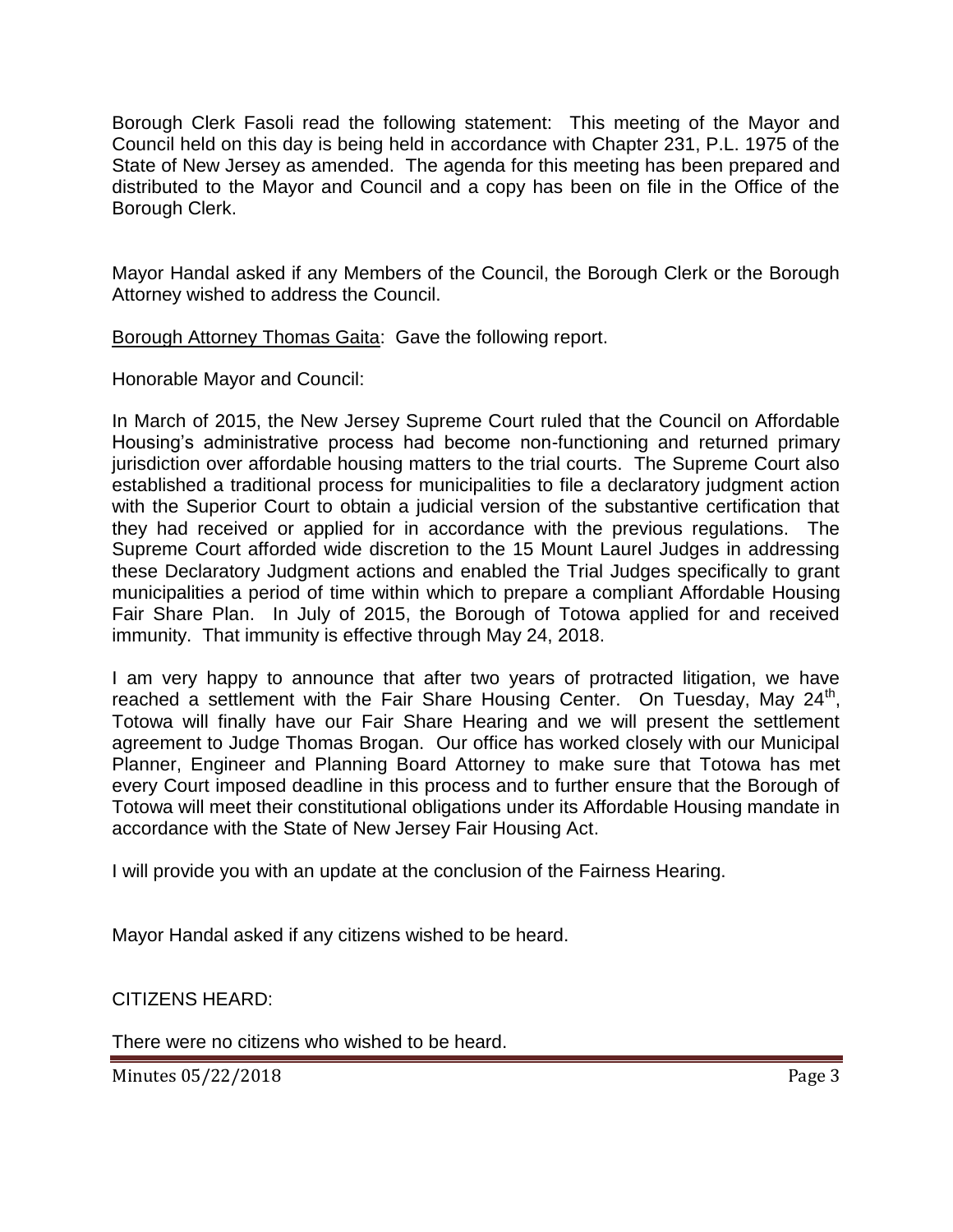There was a motion by Councilman Manzi, seconded by Councilwoman Dingle to approve the Minutes of the Mayor and Council for the meeting of May 8, 2018. On roll call vote, all members of the Youth Week Council present voted in the affirmative.

COMMITTEE OF FINANCE:

Borough Clerk Fasoli announced that we will now have a report from the Tax Assessor and then the Tax Collector.

Tax Assessor Frank Curcio: Gave the following report.

Honorable Mayor and Council:

2018 began with an increase in total ratables from 2017 of approximately 4.2 million dollars. This increase was due to added assessments. The Assessment/Sales ratio decreased from 107.41% to 106.18%.

The 2018 Tax Appeal deadline for Totowa was April 1<sup>st</sup>. The Passaic County Board of Taxation has received nearly 1,600 appeals to date, of which twenty-two (22) were filed by Totowa taxpayers. These appeals were heard on April 27th<sup>th</sup>. The judgments for these appeals should be received by the end of May. Twenty-five (25) State Tax Court appeals were filed for 2018. Eighty-eight (88) Tax Court cases have been settled or withdrawn over the past year, leaving a pending total of ninety-seven (97) at the State level. The Borough Tax Counsel, Appraiser and I continue to negotiate settlements or prepare for trial.

Two-Hundred forty-one (241) deeds were processed in 2017 which is a slight decrease over the year prior. Of these two-hundred forty-one (241), only one-hundred eighty-two (182) involved an exchange of money. So far for 2018, one-hundred ten (110) deed transactions have been recorded but only fifty (50) are considered valid for sales analysis.

As always, should you have any questions or comments, please stop by the office.

Tax Collector Anthony DiTaranto: Gave the following report.

Honorable Mayor and Council: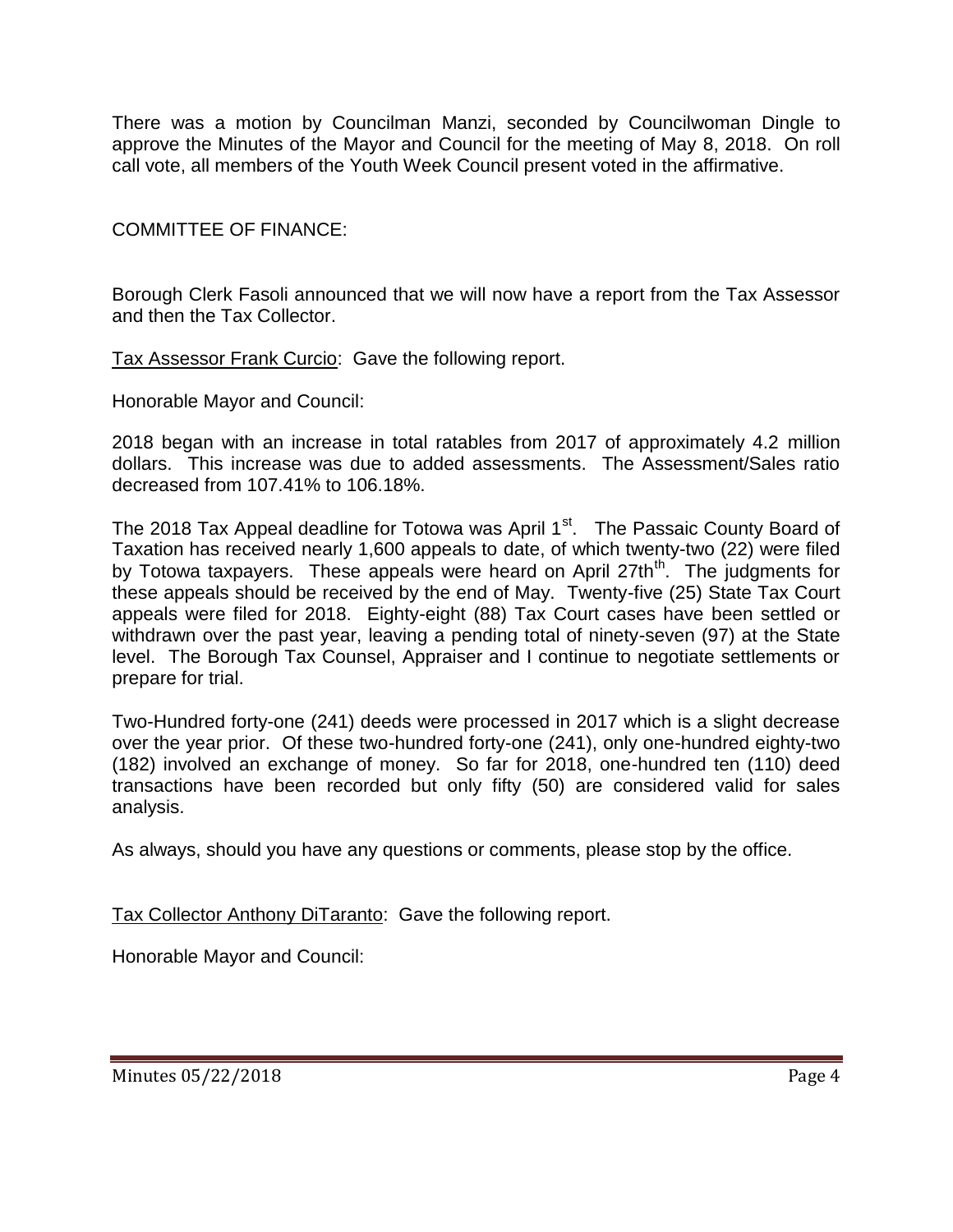In Totowa, there are 3,820 line items in total. Seventy-four (74) are for vacant land and 3,433 are for residential properties. There are 233 commercial properties, 77 industrial properties and two farms. In addition, there are 100 exempt properties, nine railroad properties, two schools, 65 public properties, six charitable properties, nine cemeteries and 18 miscellaneous items.

Taxes collected in the year 2018 thus far equal \$23,832,784.39 and we have collected 2017 past due taxes in the amount of \$417,847.54. The amount distributed to the County/Open Space and Added Assessment taxes are \$7,836,137.31. Totowa Schools received \$6,901,274.15 and Passaic Valley High School received \$4,022,612.00. Our collection percentage rate for 2017 was reported at 97.72%.

Regarding tax deductions given in the Borough of Totowa for 2018, they are as follows: 105 senior citizens, 11 disabled persons, 218 veterans and 65 widow of veterans.

Tax appeals have resulted in \$304,366.19 being refunded to taxpayers thus far in the year 2018. Reporting on our tax liens, there are five outside liens and one municipal lien.

There was a motion by Councilwoman Drakakis, seconded by Councilman Manzi to approve Resolution No. 2018-12 for the payment of bills. On roll call vote, all members of the Youth Week Council present voted in the affirmative.

There was a motion by Councilwoman Drakakis, seconded by Councilman Manzi to adopt the following Resolution For The Cancellation Of Unexpended Improvement Authorizations. On roll call vote, all members of the Youth Week Council present voted in the affirmative.

# RESOLUTION NO. 69-2018

Resolution For The Cancellation Of Unexpended Improvement Authorizations

WHEREAS, certain General Capital Fund Improvement Authorization balances remain dedicated to projects now completed; and

WHEREAS, it is necessary to formally cancel said balances so that the unexpended balances may be credited to general capital surplus and deferred charges unfunded may be canceled.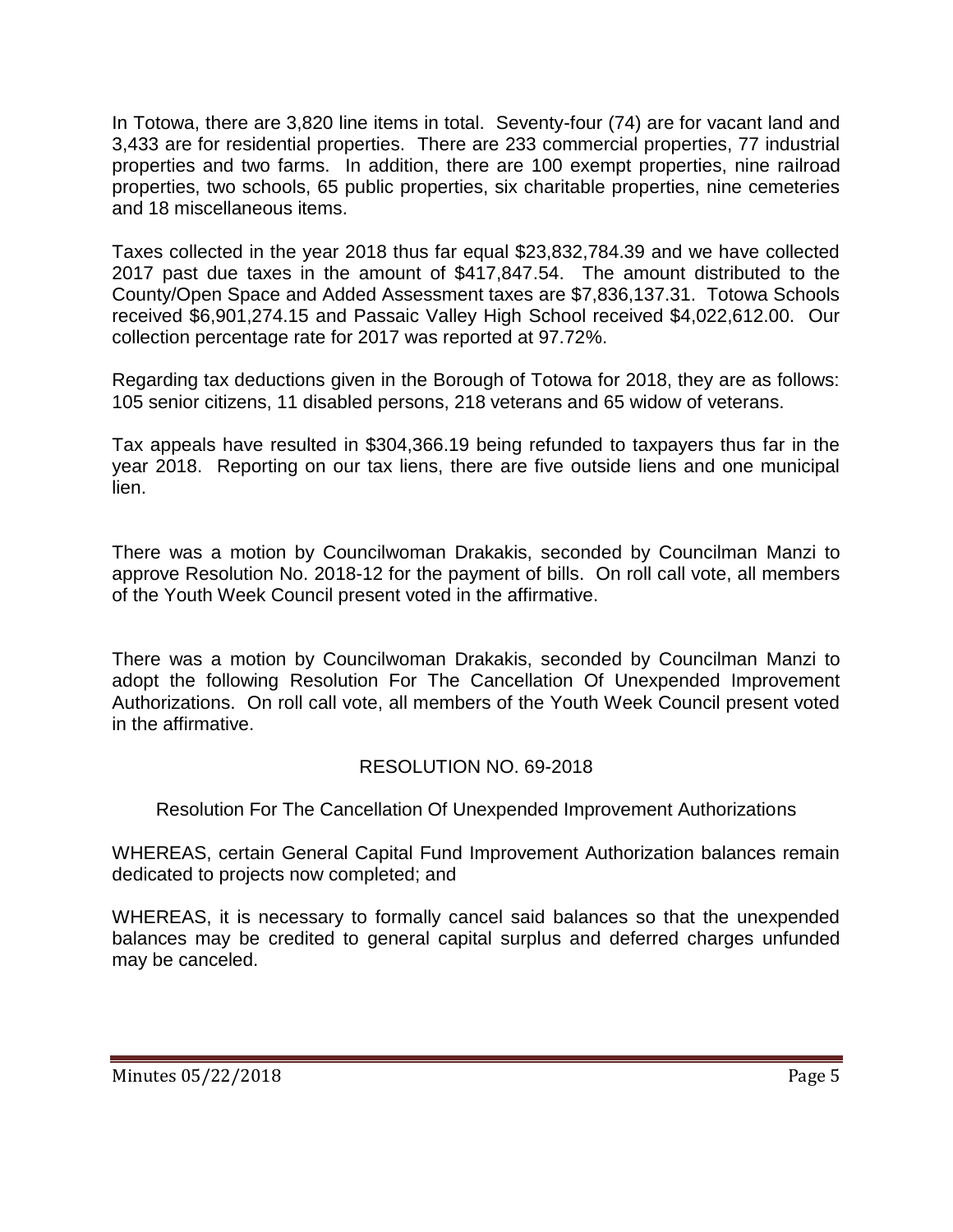NOW, THEREFORE, BE IT RESOLVED, by the Governing Body of the Borough of Totowa, that the following unexpended Improvement Authorizations in the General Capital Fund be canceled:

|           |                                                                                   |         | General | Deferred<br>Charges |         |           |         |
|-----------|-----------------------------------------------------------------------------------|---------|---------|---------------------|---------|-----------|---------|
| Ordinance |                                                                                   | Capital |         |                     |         | Total     |         |
| No.       | Description                                                                       | Surplus |         | Unfunded            |         | Cancelled |         |
| 08-2004   | Replacement of Sidewalks, Curbs and Driveway<br>Aprons - Union Boulevard          | S       | 35,970  | \$.                 | 136.664 | -S        | 172,634 |
| 03-2010   | Replacement of Sidewalks, Curbs and Driveway II<br>Aprons - Union Boulevard Phase |         | 50.874  |                     | 236.282 |           | 287.156 |
| 15-2015   | Various Capital Improvements and Acquisitions                                     |         | 3.904   |                     |         |           | 3.904   |
| 11-2016   | Various Capital Improvements and Acquisitions                                     |         | 31,000  |                     |         |           | 31,000  |
|           |                                                                                   |         | 121.748 |                     | 372,946 | S         | 494.694 |

There was a motion by Councilwoman Drakakis, seconded by Councilman Manzi to approve payment to the various Marching Bands for the 2018 Memorial Day Parade. On roll call vote, all members of the Youth Week Council present voted in the affirmative.

# COMMITTEE ON PUBLIC SAFETY:

Borough Clerk Fasoli announced that we will have a report from the Police Chief and then the Fire Chief.

Police Chief Victor Rivera: Gave the following report.

Honorable Mayor and Council:

Our department will participate in the countywide Aggressive Driving Enforcement Program during the Memorial Day holiday weekend while working with the Passaic County Traffic Officers and the New Jersey Division Of Highway Traffic Safety.

The speed monitor trailer is being placed in certain areas where we have received speeding complaints. It has been given a tune-up after winter storage – this by our Department of Public Work staff.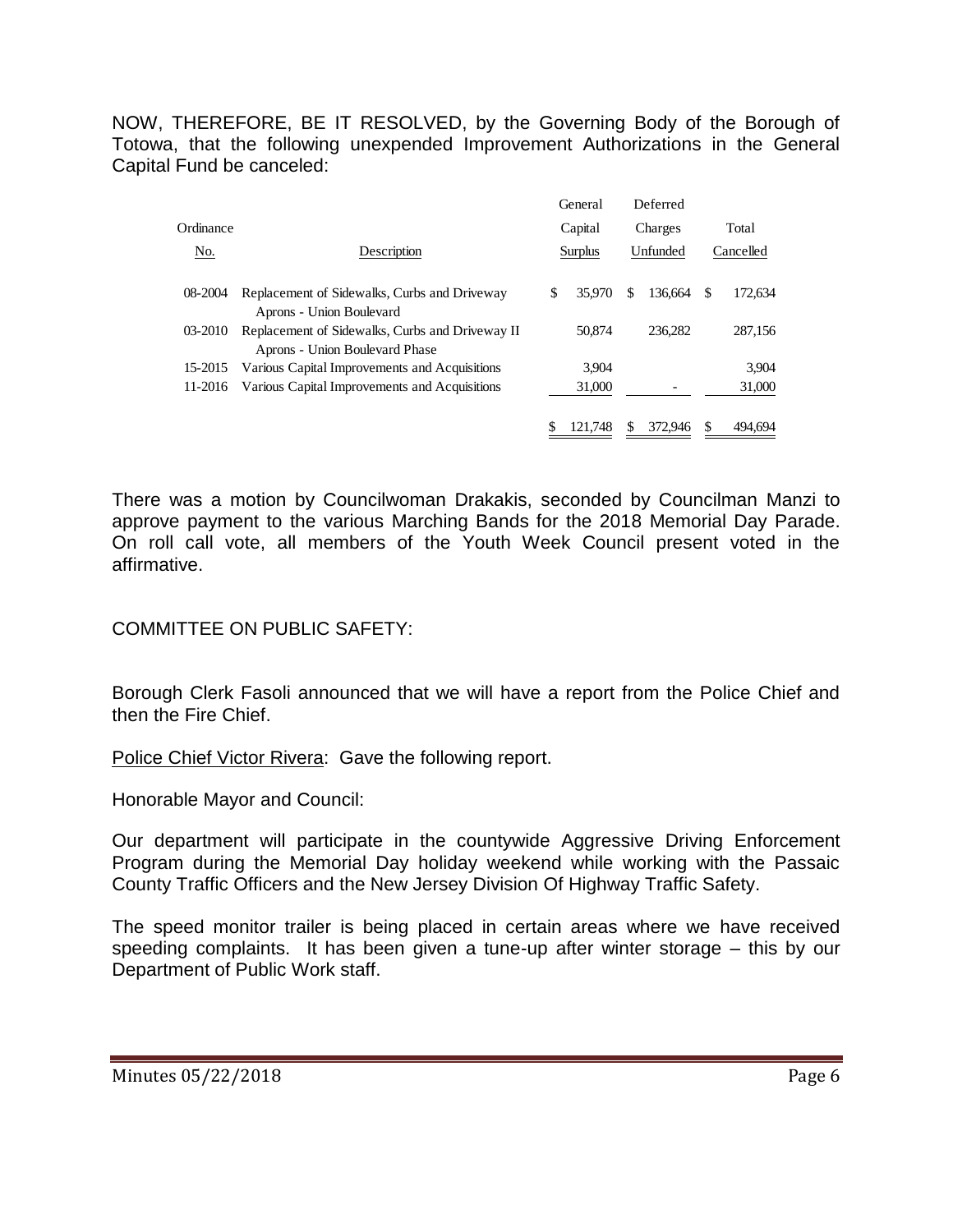We will place an order with the Beyer Ford Fleet Dealership in East Hanover to purchase two new 2018 Ford Interceptor Police Sedans. These sedans are an All-Wheel Drive Model with the special "Police Package". We received a very good price through the Morris County Cooperative Pricing Council.

We are currently involved in the statewide "Click It or Ticket" Program during the month of May, between May 21<sup>st</sup> and June  $3<sup>rd</sup>$ . This is in an effort to increase the use of seatbelts and cut down on crash injuries.

We want to see everyone have a safe, happy and healthy summer.

Fire Chief Aiden Guarneri: Gave the following report.

Honorable Mayor and Council,

Tonight I report that after a very busy start to 2018, the Totowa Fire Department has responded to 160 alarms so far this year. There have been many calls ranging from frozen pipes, car fires, brush fires, a very stubborn excavator fire to a minor kitchen fire.

Last fall, we held an open house to attract new members and I'm happy to report that it resulted in bringing five new members to the department. They will be starting fire school in July. Also, Volunteer Fire Company #1 has a hard working committee dedicated to research the details of acquiring a new ladder truck. This new truck will replace the old 75 foot ladder truck that has served the town for the past 22 years.

In the coming weeks, we will be preparing for Fire Protection during the fireworks display to be held on Totowa Day.

The department thanks the Mayor and Council for their continued support.

There was a motion by Councilman Manzi, seconded by Councilman Mallamace to adopt the following Resolution Authorizing The Purchase And Delivery Of Two Vehicles For The Borough Of Totowa Police Department. On roll call vote, all members of the Youth Week Council present voted in the affirmative.

# RESOLUTION NO. 70-2018

## RESOLUTION AUTHORIZING THE PURCHASE AND DELIVERY OF TWO VEHICLES FOR THE BOROUGH OF TOTOWA POLICE DEPARTMENT

WHEREAS, the Borough of Totowa Police Chief has requested that two new police vehicles be purchased and added to the Borough of Totowa fleet; and

Minutes 05/22/2018 **Page 7**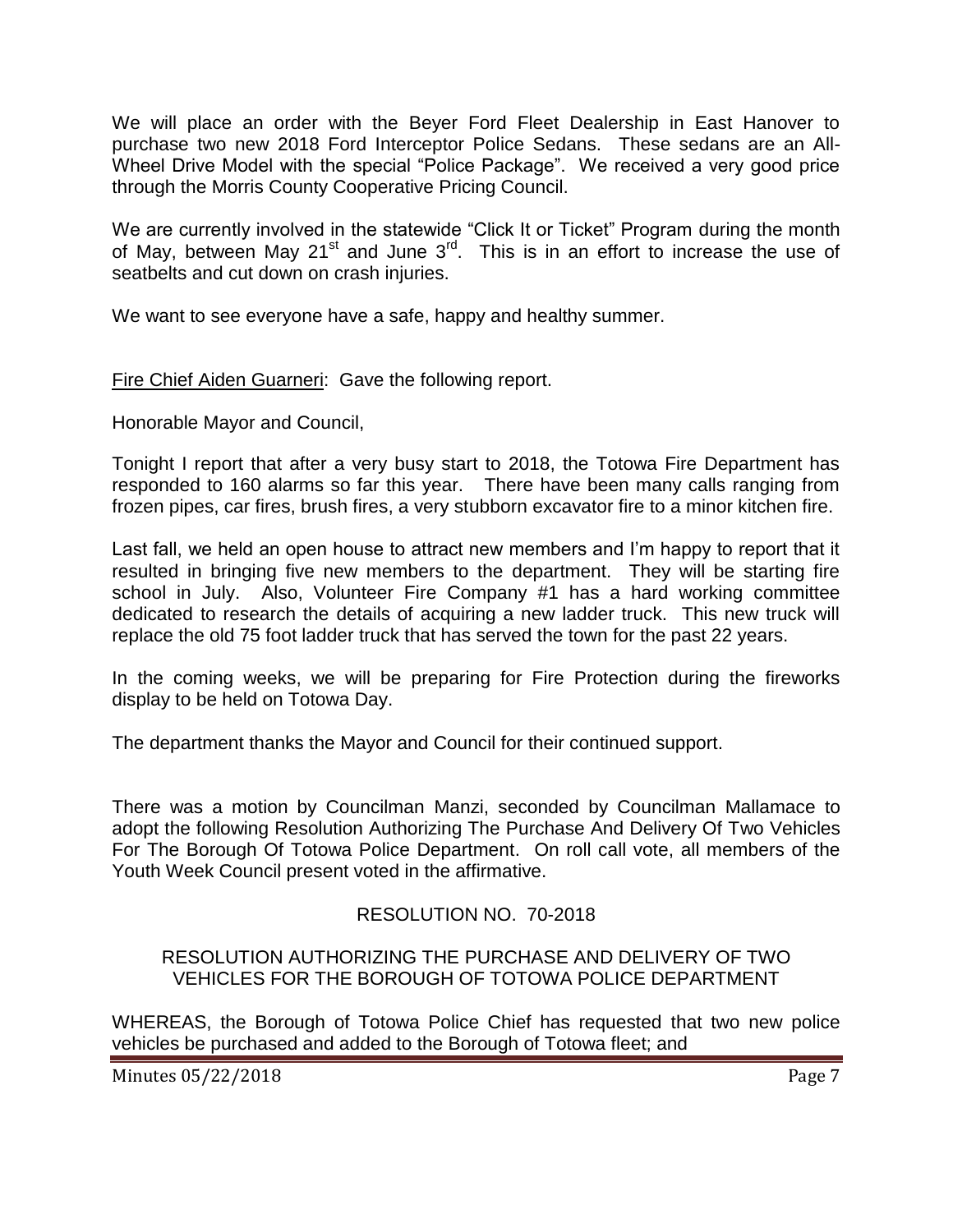WHEREAS, the Mayor and Council of the Borough of Totowa have determined that there is a need for three new police vehicles in order to maintain and keep the fleet updated; and

WHEREAS, the Mayor and Council of the Borough of Totowa desire to authorize the purchase of these vehicles; and

WHEREAS, Morris County Cooperative Pricing Council Contract No. 15-A has been awarded to Beyer Ford, 170 Ridgedale Avenue, Morristown, New Jersey 07962 for the purchase of two 2018 Ford Police Interceptor Sedans and all related equipment; and

WHEREAS, pursuant to the applicable New Jersey State laws, the purchase of the police vehicles may be authorized without public bidding.

NOW, THEREFORE, BE IT RESOLVED, that the Mayor and Council of the Borough of Totowa do hereby authorize the purchase of two 2018 Ford Police Interceptor Sedans from Beyer Ford in the amount of \$24,911.00 per for a total cost of \$49,822.00

BE IT FURTHER RESOLVED, that the Mayor and Municipal Council of the Borough of Totowa do hereby authorize the Municipal Clerk and Police Chief to execute any and all instruments relating thereto.

COMMITTEE ON PUBLIC WORKS:

Borough Clerk Fasoli announced that we will now have a report from the Superintendent of Public Works.

Superintendent of Public Works Anthony Mallamace: Gave the following report.

Honorable Mayor and Council:

This time of year the Department of Public Works is very busy getting all the parks and fields in the Borough of Totowa cleaned up from the winter months. We are preparing and maintaining all of the athletic fields on a daily basis for the Borough's Spring sports programs. With our sports programs extending their seasons, our fields need a lot more attention and care.

We received a grant for \$75,000 from Passaic County Open Space Fund for new park equipment, which is earmarked for the park at Kennedy Field. The equipment has been ordered and will be installed shortly.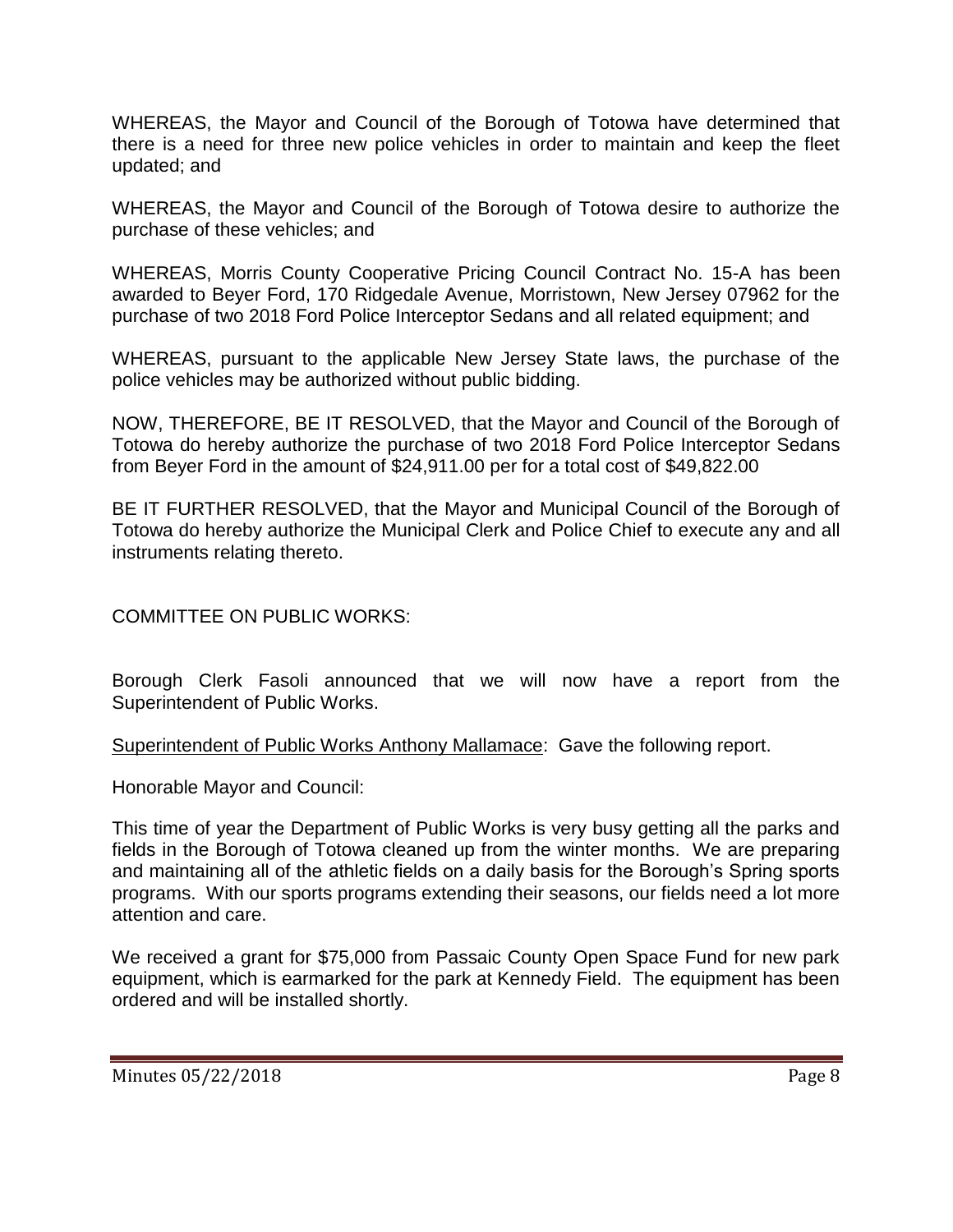In addition to mulching and planting 325 flowers, the American Legion Post 227 donated 250 pennants which have the American flag on them, saying "Welcome to Totowa" which we installed on our decorative street lights along Union Boulevard.

We have awarded a contract to Allstate Pool Company through the bid process to water blast the entire painted surface inside the pool, repair any cracks or damaged concrete and to recoat the entire pool's surface with a diamond bright coating which should last for years.

We've have begun our road paving program which includes Craig Court, Knollwood Road, Heritage Court, Greene Avenue and Carroll Place. In addition to these roads, we also installed new curbs and repaved Hobart Place and Gordon Avenue with a grant received from the New Jersey Department of Transportation.

Next month, we will begin our fire hydrant flushing program which consists of exercising and flushing approximately 515 fire hydrants through the borough.

Upon the recommendation of DPW Superintendent Jim Niland, there was a motion by Councilman Koularmanis, seconded by Councilwoman Franco to approve a grade increase for DPW Laborer Domenick Coiro from Grade 3 to Grade 2. On roll call vote, all members of the Youth Week Council present voted in the affirmative.

COMMITTEE ON ENGINEERING & PUBLIC PROPERTY:

Borough Clerk Fasoli announced that we will now have a report from the Municipal Engineer.

Municipal Engineer Marco Bennett: Gave the following report.

Honorable Mayor and Council:

#### Hobart Place Improvements

This project received a \$140,000 Municipal Aid Grant from the NJDOT. The project consisted of the installation of and replacement of concrete vertical curbs, installation of ADA compliant curb ramps, and the milling and re-paving of the road from Barnert Avenue to Crosby Avenue this work was completed in June, 2017.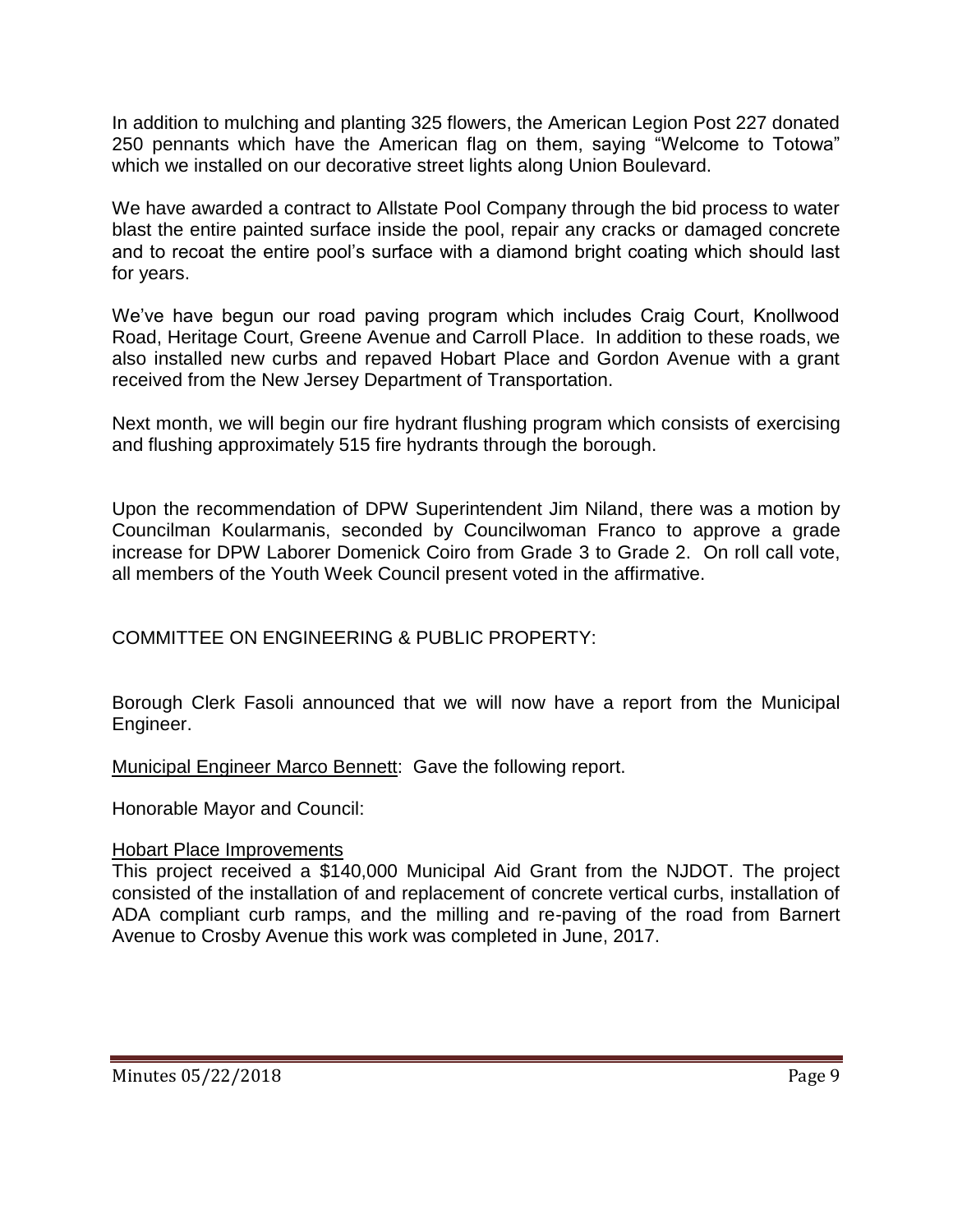# Riverview Drive Pump Station Improvements

We were recently authorized to design various improvements to the Riverview Drive Pump Station. The proposed improvements will include the replacement of the commutators (grinders), slide gates, gate valves, grating above the wet well, and various other improvements. We are currently in the process of completing the design.

## Hobart Place and Gordon Avenue Improvements

This project received a \$145,000 Municipal Aid Grant from the NJDOT. This project is for the continuation of improvements to Hobart Place and Gordon Avenue. The project consists of the installation of replacement concrete vertical curb, installation of ADA compliant curb ramps, and the milling and paving of the roads from Crosby Avenue to Union Boulevard. The contractor has completed the installation of ADA compliant curb ramps, and the milling and re-paving of the road project, with the exception of final pavement striping and final minor restorations and completion of minor corrective work. Our office is in the process of scheduling a final inspection to identify any required corrective work on the portion of Hobart Place and Gordon Avenue from Crosby Avenue to Union Boulevard.

#### Furler Street Improvements

This project received a \$235,000 Municipal Aid Grant from the NJDOT. The project consists of the milling and paving of Furler Street for a portion of its length, in addition up grading of the existing water main, in the portion to be re-paved, will be performed also. We are currently proceeding with the design of the project and have completed the preparation of the required base maps, road re-paving and are into the water main replacement design of the project.

There was a motion by Councilman Mallamace, seconded by Councilwoman Dingle to adopt the following Resolution Authorizing The Repair Of The Comminutor At The William Place Pump Station. On roll call vote, Councilman Manzi, Councilwoman Dingle and Councilman Mallamace all voted in the affirmative, while Councilwoman Drakakis, Councilman Koularmanis and Councilwoman Franco all voted in the negative, creating a tie vote. Borough Clerk Fasoli explained that in the Borough form of government, in the event there is a tie vote, the Mayor votes to break the tie. Borough Clerk Fasoli asked Mayor Handal to vote. Mayor Handal voted in the affirmative and the motion passed four votes to three.

# RESOLUTION NO. 71-2018

## RESOLUTION AUTHORIZING THE REPAIR OF THE COMMINUTOR AT THE WILLIAM PLACE PUMP STATION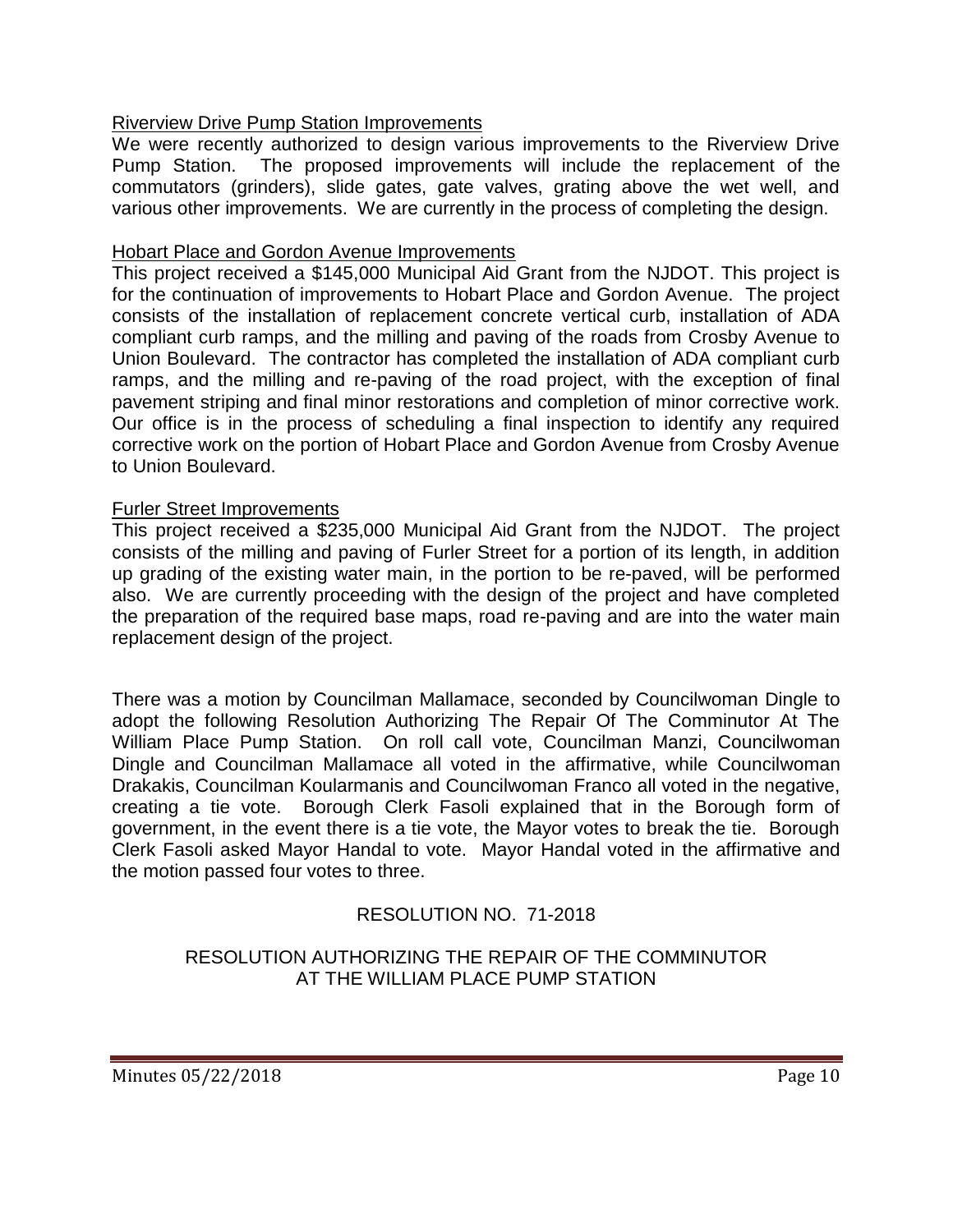WHEREAS, the Borough of Totowa Sewer Department Superintendent has advised the Mayor and Council of the Borough of Totowa that the comminutor at the William Place Pump Station is not working satisfactorily and must be repaired as soon as possible; and

WHEREAS, the Pump Station services the residents of the Borough of Totowa by collecting sanitary sewerage waste from individual users throughout the municipality where it is processed and conveyed to the Passaic Valley Sewerage Commissioners located in Newark, New Jersey for proper treatment and disposal; and

WHEREAS, the Borough of Totowa Sewer Department Superintendent has recommended that the Borough of Totowa repair include the complete overhaul of the existing Pump Station gear reducers and comminutor; and

WHEREAS, Precision Electric Motor Works, Inc., 18 Sebago Road. Clifton, New Jersey 07013 has submitted a proposal for the repair of the William Place Pump Station comminutor in the amount of \$8,950.00, a copy of which is on file on the office of the Borough of Totowa Municipal Clerk; and

WHEREAS, the Mayor and Council of the Borough of Totowa desire to authorize the repair of the gear reducers and comminutor at the William Place Pump Station.

NOW, THEREFORE, BE IT RESOLVED, that the Mayor and Council of the Borough of Totowa do hereby accept the proposal submitted by Precision Electric Motor Works, Inc., for the repair of the William Place Pump Station comminutor in the amount of \$8,950.00.

BE IT FURTHER RESOLVED, that the Mayor and Council of the Borough of Totowa do hereby authorize the Municipal Clerk and Sewer Department Superintendent to execute and all necessary instruments relating thereto.

COMMITTEE ON LIAISON & INSPECTION:

There was a motion by Councilwoman Dingle, seconded by Councilman Koularmanis to adopt the following Resolution Authorizing The Purchase And Delivery Of One Multifunction Color Copying Machine For The Borough Of Totowa Building Department. On roll call vote, all members of the Youth Week Council present voted in the affirmative.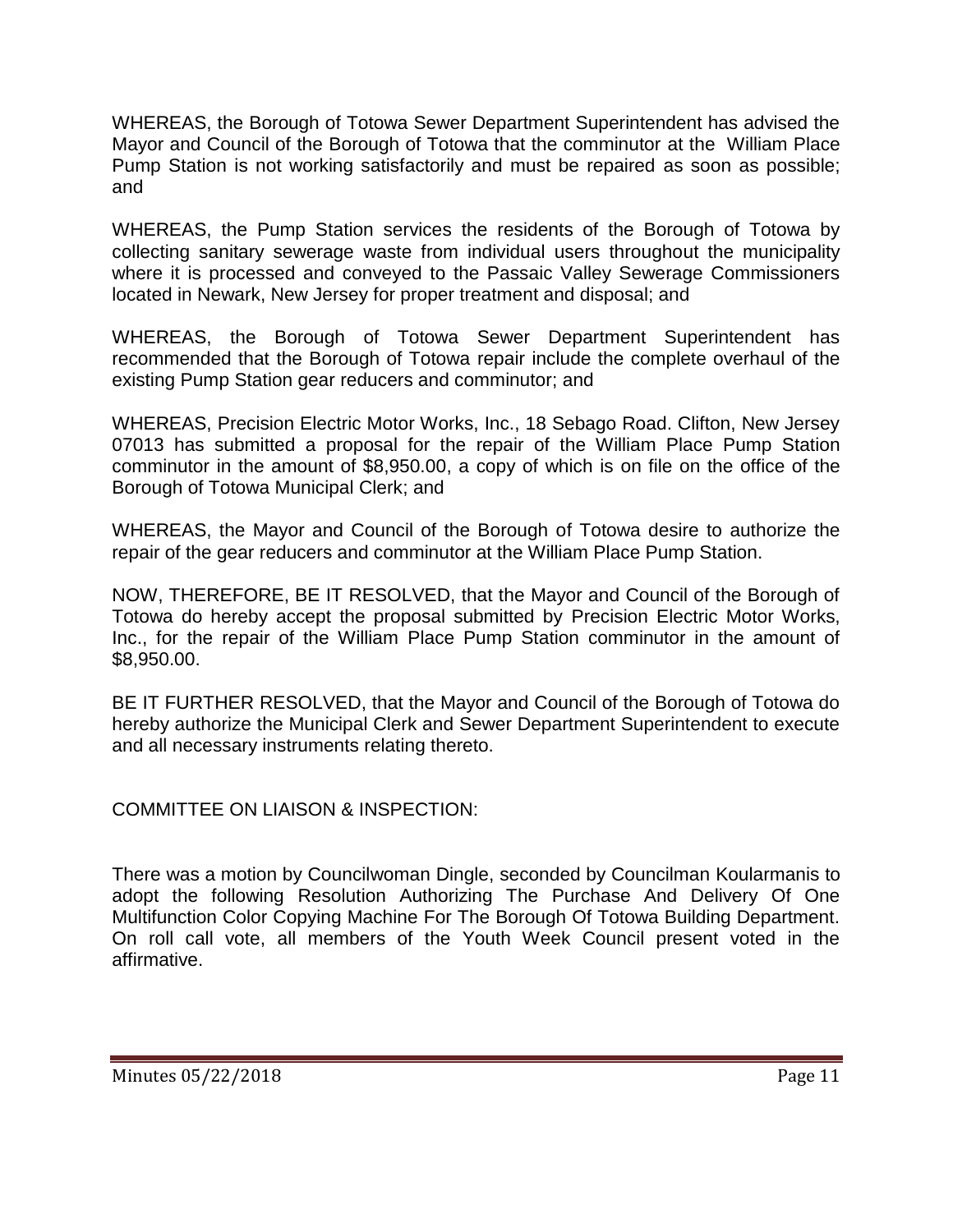# RESOLUTION NO. 72-2018

#### RESOLUTION AUTHORIZING THE PURCHASE AND DELIVERY OF ONE MULTIFUNCTION COLOR COPYING MACHINE FOR THE BOROUGH OF TOTOWA BUILDING DEPARTMENT

WHEREAS, the Borough of Totowa Zoning Officer has requested that a new multifunction color copying machine be purchased for use by the Borough of Totowa Building Department; and

WHEREAS, the Mayor and Council of the Borough of Totowa have determined that there is a need for this equipment to be used by Building Department personnel; and

WHEREAS, the Mayor and Council of the Borough of Totowa desire to authorize the purchase of the multifunction color copying machine; and

WHEREAS, State of New Jersey Contract No. 1A40467 has been awarded to Atlantic Tomorrow, 134 West 26<sup>th</sup> Street, 3<sup>rd</sup> Floor, New York, New York 10001 for the purchase of one Savin MP C3004 color copying machine and all related equipment in the amount of \$4,897.00; and

WHEREAS, pursuant to the applicable New Jersey State laws, the purchase of this equipment may be authorized without public bidding.

NOW, THEREFORE, BE IT RESOLVED, that the Mayor and Council of the Borough of Totowa do hereby authorize the purchase and delivery of one Savin MP C3004 color copying machine from Atlantic Tomorrow in the amount of \$4.987.00.

BE IT FURTHER RESOLVED, that the Mayor and Municipal Council of the Borough of Totowa do hereby authorize the Municipal Clerk and Zoning Officer to execute any and all instruments relating thereto.

There was a motion by Councilwoman Dingle, seconded by Councilman Koularmanis to approve Payment Estimate No. 1 in the amount of \$44,688.00 to All State Technology, Inc. for the Municipal Pool Rehabilitation. On roll call vote, all members of the Youth Week Council present voted in the affirmative.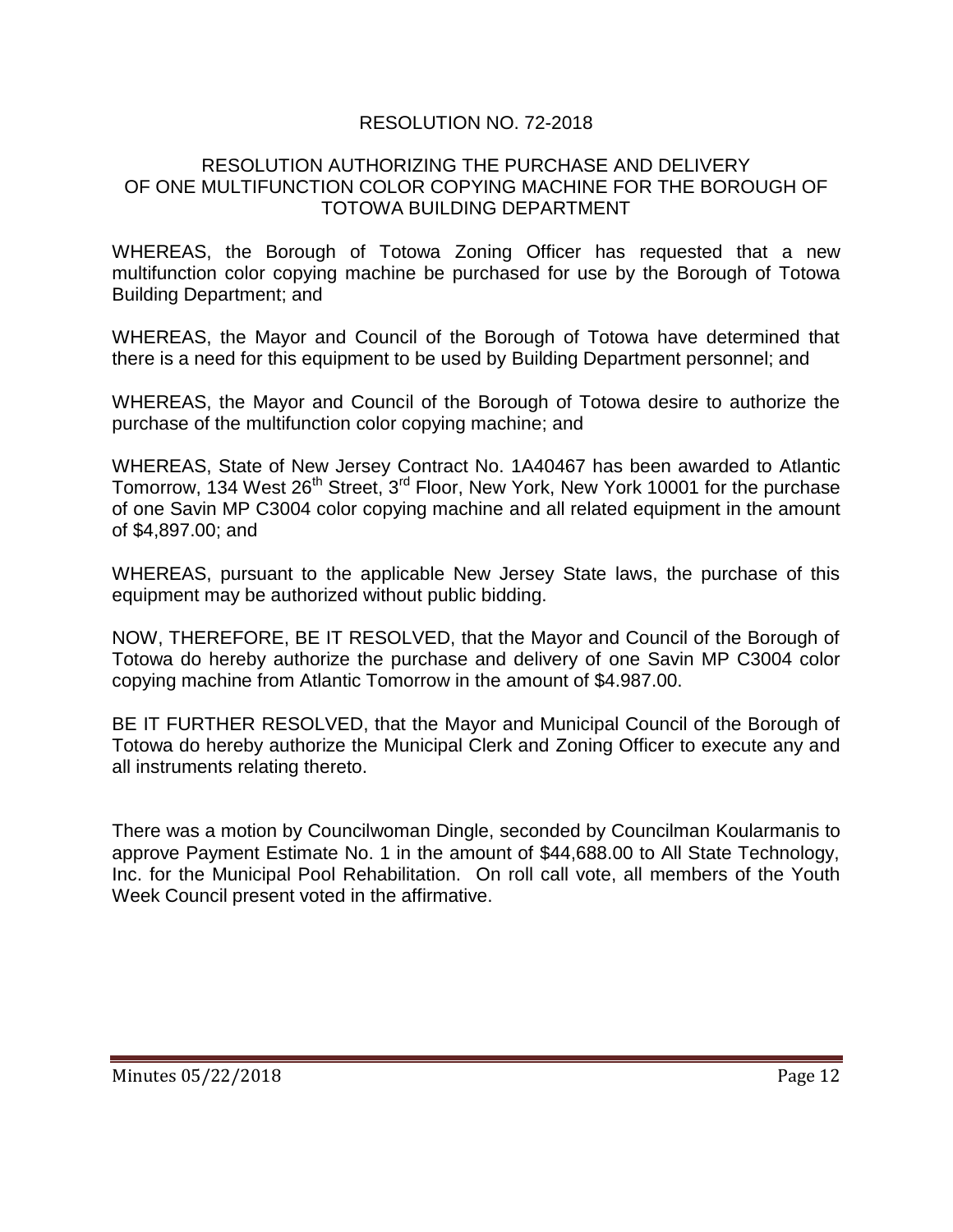COMMITTEE ON LEGISLATIVE & ORDINANCES:

There was a motion by Councilwoman Franco, seconded by Councilwoman Drakakis to introduce on first reading and advertise for public hearing the following entitled ordinance. On roll call vote, all members of the Youth Week Council present voted in the affirmative.

# **ORDINANCE NO. 11-2018**

### **A CAPITAL ORDINANCE APPROPRIATING THE SUM OF \$2,118,000 FOR VARIOUS ACQUISITIONS AND IMPROVEMENTS TO BE UNDERTAKEN BY THE BOROUGH OF TOTOWA AND TO APPROPRIATE \$1,897,334 FROM THE CAPITAL IMPROVEMENT FUND, \$86,000 FROM CAPITAL SURPLUS, \$94,644 FROM A RESERVE FOR FIRE TRUCK, \$18,000 FROM A RESERVE FOR SEWER CONNECTION CHARGES AND \$22,022 FROM A RESERVE FOR CAPITAL ACQUISITIONS AND IMPROVEMENTS**

There was a motion by Councilwoman Franco, seconded by Councilwoman Drakakis to introduce on first reading and advertise for public hearing the following entitled ordinance. On roll call vote, all members of the Youth Week Council present voted in the affirmative.

# **ORDINANCE NO. 12-2018**

### **A CAPITAL ORDINANCE AMENDING ORDINANCE NOS. 08-2012, 06-2013, 10-2013, 05-2014, 09-2015, 12-2016 AND 07-2017 APPROPRIATING AN ADDITIONAL \$80,000 FOR SEWER MAIN IMPROVEMENTS TO BE UNDERTAKEN BY THE BOROUGH OF TOTOWA AND TO APPROPRIATE AN ADDITIONAL \$80,000 FROM A COMMUNITY DEVELOPMENT BLOCK GRANT**

There was a motion by Councilwoman Franco, seconded by Councilwoman Drakakis to adopt the Capital Budget Amendment. On roll call vote, all members of the Youth Week Council present voted in the affirmative.

There was a motion by Councilwoman Franco, seconded by Councilwoman Drakakis to introduce on first reading and advertise for public hearing the following entitled ordinance. On roll call vote, all members of the Youth Week Council present voted in the affirmative.